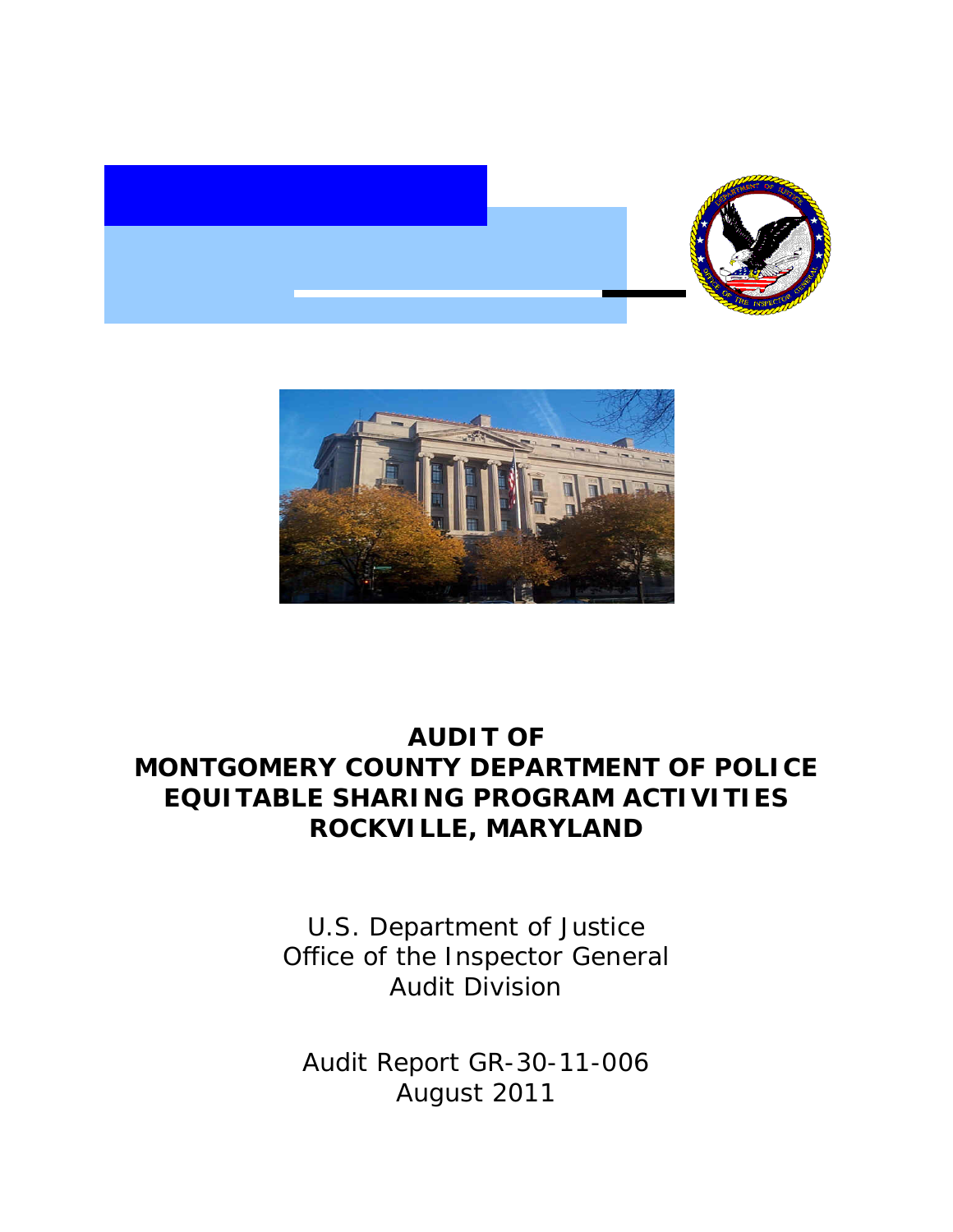## **AUDIT OF MONTGOMERY COUNTY DEPARTMENT OF POLICE EQUITABLE SHARING PROGRAM ACTIVITIES ROCKVILLE, MARYLAND**

## **EXECUTIVE SUMMARY**

The purpose of the Department of Justice (DOJ) asset forfeiture program is to deter crime by depriving criminals the profits and proceeds of illegal activities while enhancing the cooperation between federal, state, and local law enforcement agencies. State and local law enforcement agencies that participate in the seizure of property and funds may receive a portion of the proceeds, or an equitable share of the forfeiture, to use for law enforcement purposes.

The DOJ Office of the Inspector General conducted an audit to assess the Montgomery County Department of Police's (MCPD) tracking and use of equitable sharing funds. The audit covered MCPD fiscal years (FY) 2009 through 2010, beginning on July 1, 2008 and ending on June 30, 2010. During these 2 years, the MCPD received over \$270,000 as a participant in the DOJ equitable sharing program.

Our audit identified weaknesses related to the MCPD's submission of its annual Agreement and Certification forms as well as how it tracked equitable sharing revenues. Additionally, we identified \$20,199 in questioned costs related to expenditures that were unallowable under the DOJ guidelines for equitable sharing funds. We therefore recommend that the Criminal Division:

- Ensure the accuracy, completeness, and timeliness of the MCPD's submission of its annual Agreement and Certification forms.
- Require that the MCPD periodically reconcile its accounting records to DOJ reports.
- Remedy all unallowable expenditures from FY 2010.

The results of our audit are discussed in greater detail in the Findings and Recommendations section of the report.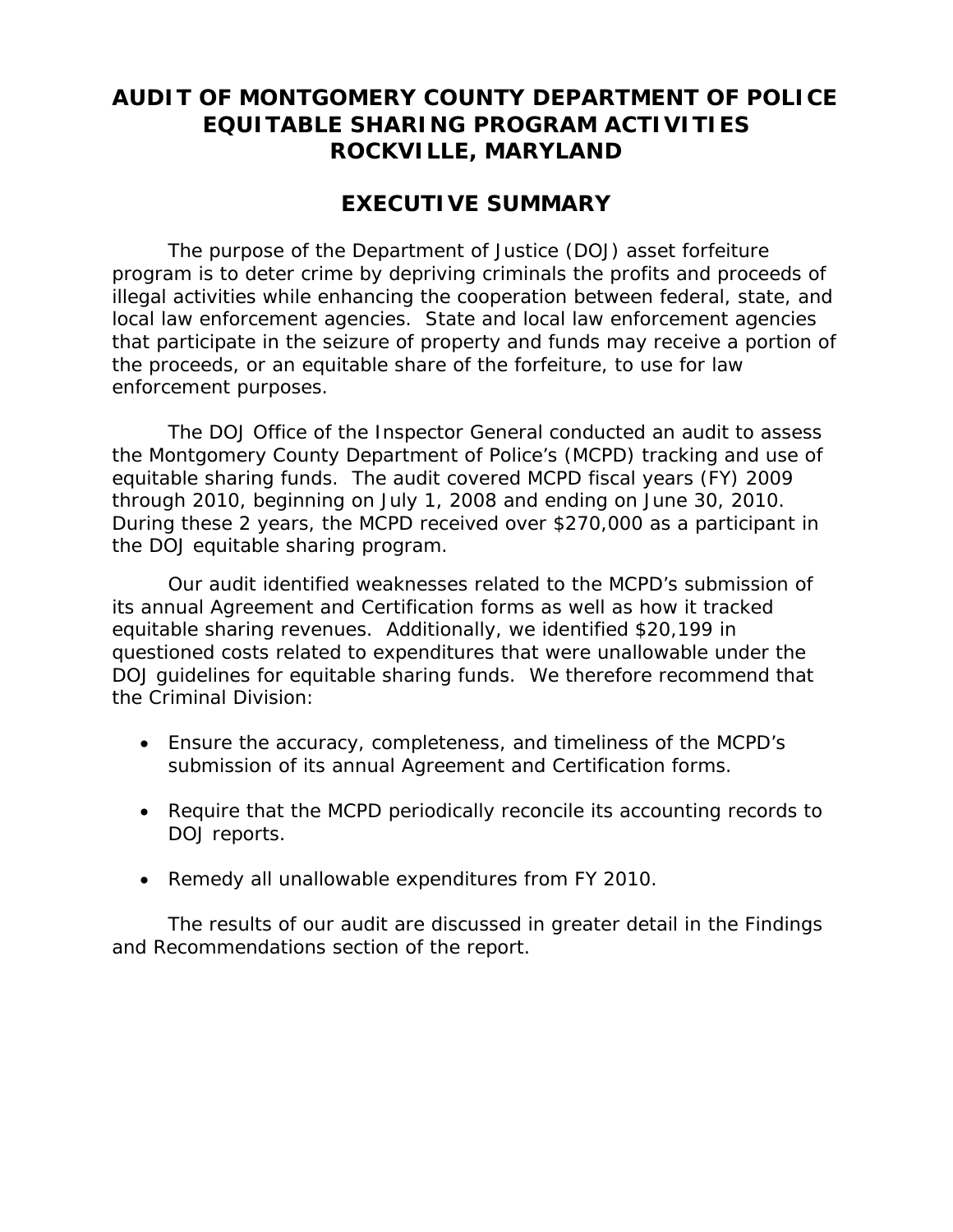## **AUDIT OF MONTGOMERY COUNTY DEPARTMENT OF POLICE EQUITABLE SHARING PROGRAM ACTIVITIES ROCKVILLE, MARYLAND**

## **TABLE OF CONTENTS**

| Federal Sharing Agreements and Certification Forms3                                                      |
|----------------------------------------------------------------------------------------------------------|
|                                                                                                          |
| APPENDIX I - OBJECTIVE, SCOPE, AND METHODOLOGY  12                                                       |
| APPENDIX II - MONTGOMERY COUNTY DEPARTMENT OF POLICE'S                                                   |
| APPENDIX III - OFFICE OF THE INSPECTOR GENERAL ANALYSIS<br>AND SUMMARY OF ACTIONS NECESSARY TO CLOSE THE |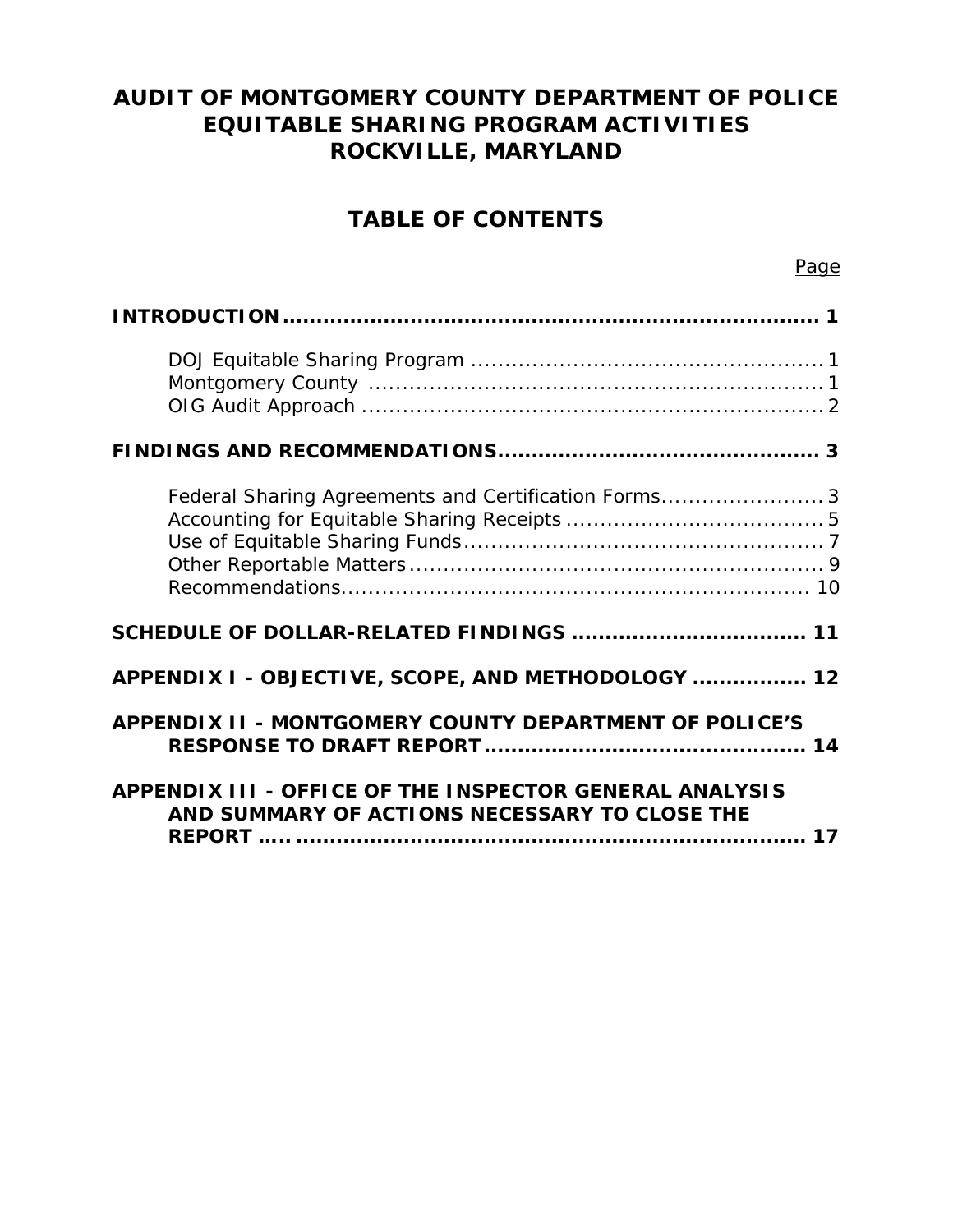## **INTRODUCTION**

<span id="page-3-0"></span>The Department of Justice (DOJ) Office of the Inspector General conducted this audit to assess the tracking and use of DOJ equitable sharing funds by the Montgomery County Department of Police (MCPD), which has its headquarters in Rockville, Maryland. The audit covered Montgomery County fiscal years (FY) 2009 through 2010, beginning on July 1, 2008 and ending on June 30, 2010. During these 2 years, the MCPD received over \$270,000 as a participant in the DOJ equitable sharing program.

#### **DOJ Equitable Sharing Program**

forfeiture. The DOJ Asset Forfeiture Program is a national law enforcement initiative that seeks to remove the tools of crime from criminal organizations, deprive wrongdoers of the proceeds of their crimes, and deter crime. The program fosters cooperation among federal, state, and local law enforcement agencies. State and local law enforcement agencies that directly participate in an investigation or prosecution that result in a federal forfeiture may request an equitable share of the net proceeds of the

Three DOJ components work together to administer the equitable sharing program – the United States Marshals Service (USMS), the Justice Management Division (JMD), and the Criminal Division. The USMS is responsible for transferring asset forfeiture funds from the DOJ to the receiving state or local agency. JMD manages the Consolidated Asset Tracking System (CATS), which is used to compile asset distribution reports to track federally seized assets throughout an asset's forfeiture lifecycle. Finally, the Criminal Division's Asset Forfeiture and Money Laundering Section (AFMLS) tracks membership of state and local equitable sharing program participants, updates the equitable sharing program rules and policies, and monitors the allocation and use of equitably shared funds.

#### **Montgomery County**

Established in 1776, Montgomery County is located in Maryland just north of Washington, D.C., and has 971,700 residents living across 1,959 square miles. The MCPD is responsible for public safety, preventing and detecting crime, enforcing the law, and protecting the rights of all citizens. The MCPD has been under the leadership of Chief J. Thomas Manger since 2004.

The MCPD became a member of the DOJ asset forfeiture program in 1996 and has participated in investigations led by the Federal Bureau of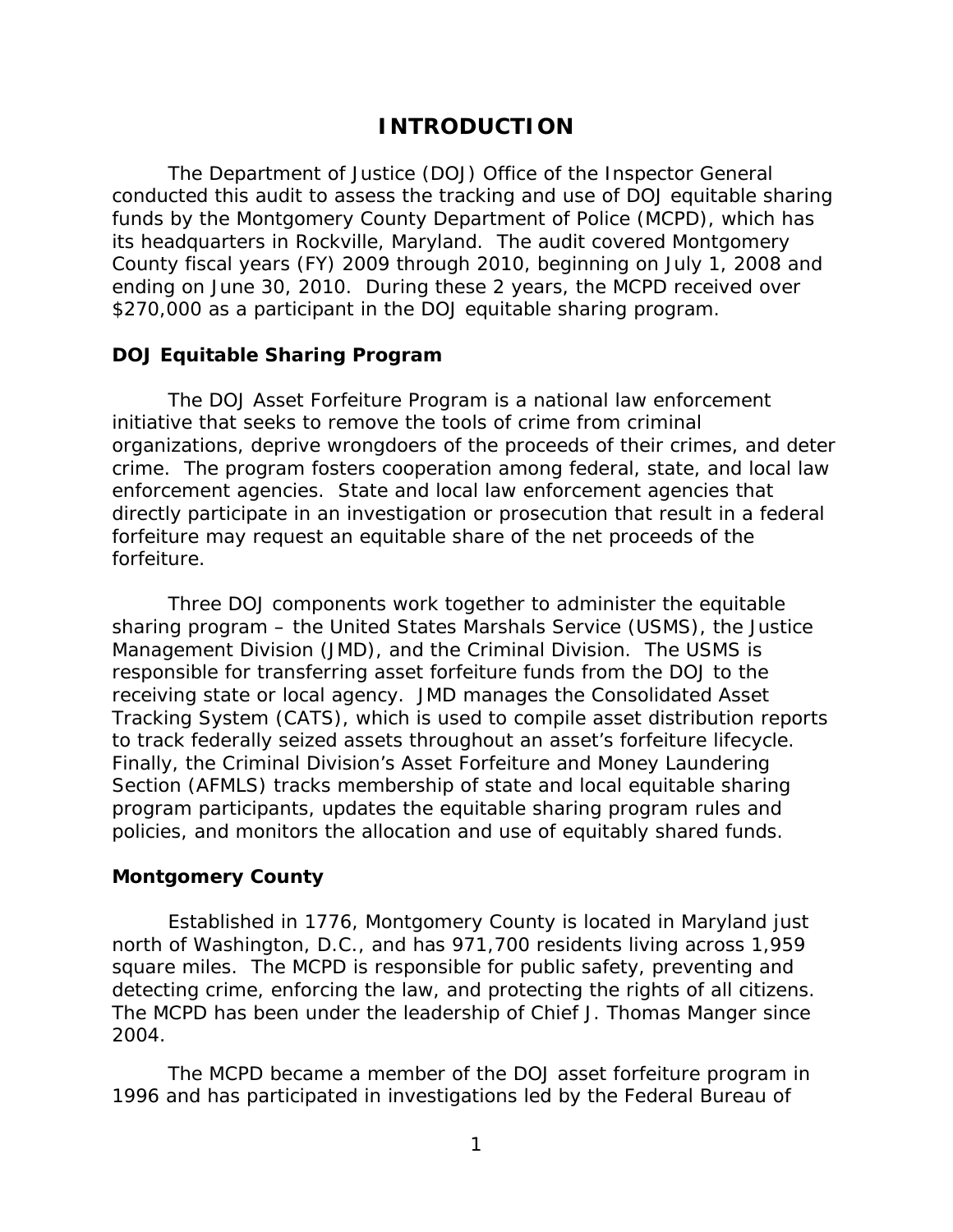<span id="page-4-0"></span>Investigation, the Drug Enforcement Administration, the Bureau of Alcohol, Tobacco, Firearms and Explosives, and the United States Postal Inspection Service.

## **OIG Audit Approach**

We tested compliance with what we considered the most important conditions of the DOJ equitable sharing program. Unless stated otherwise in this report, we applied the AFMLS *Guide to Equitable Sharing for State and Local Law Enforcement Agencies (Equitable Sharing Guide)* as our primary criteria. The Equitable Sharing Guide outlines procedures for submitting equitable sharing requests and discusses the proper use and accounting for equitable sharing assets.

To conduct the audit, we tested the MCPD's compliance with the following three aspects of the DOJ equitable sharing program:

- **Federal Sharing Agreements and Certification Forms** to determine if these documents were complete and accurate.
- **Accounting for equitable sharing receipts** to determine whether standard accounting procedures were used to track equitable sharing assets.
- **Use of equitable sharing funds** to determine if equitable sharing cash was used for law enforcement purposes.

See Appendix I for more information on our objectives, scope and methodology.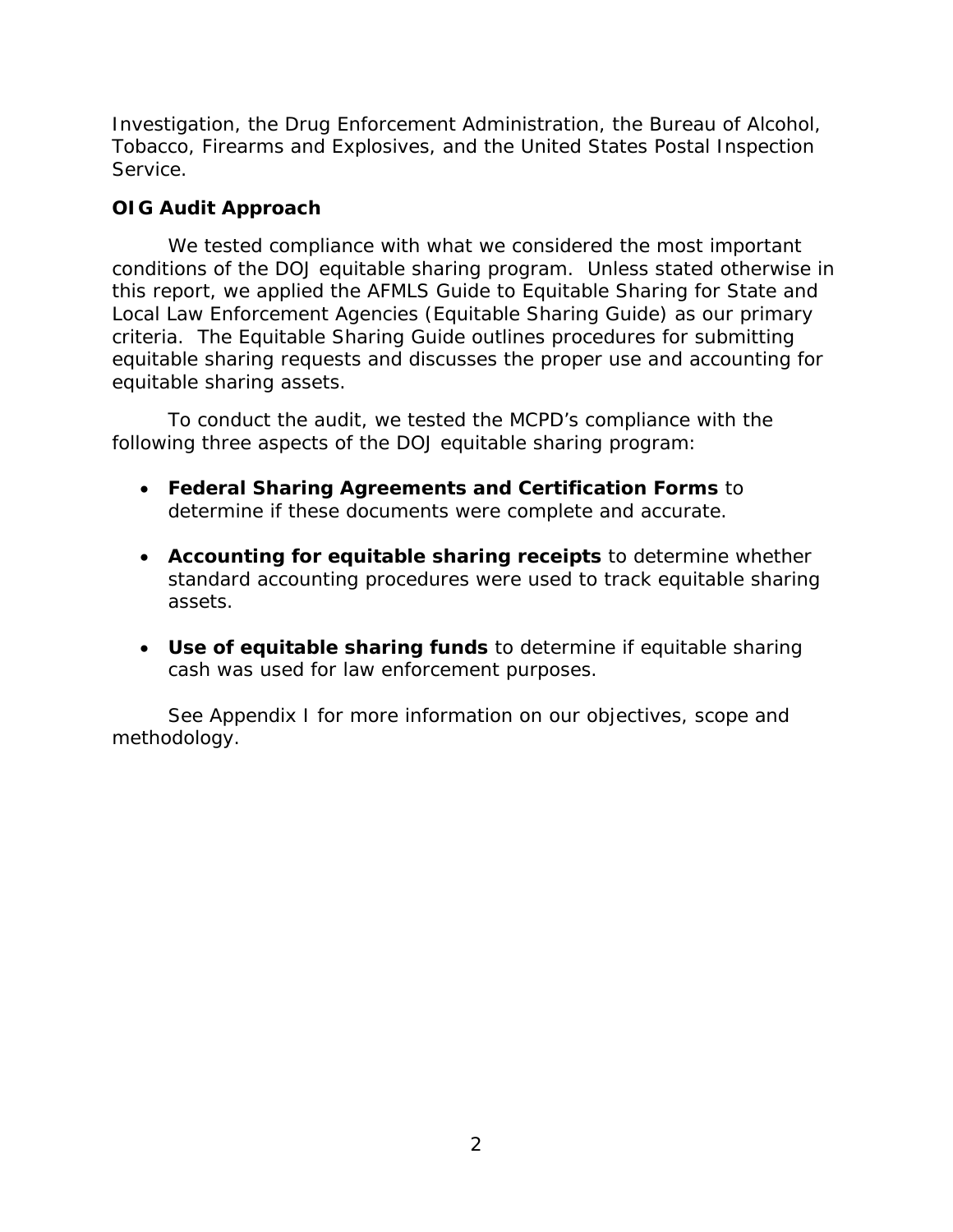## **FINDINGS AND RECOMMENDATIONS**

<span id="page-5-0"></span>The MCPD received over \$270,000 in equitable sharing funds from DOJ during the 2-year period beginning July 2008 and ending June 2010. We found that the MCPD did not adequately account for or track \$27,998 in DOJ equitable sharing revenues received in FY 2010. Although the MCPD maintained its asset forfeiture revenues in a county-wide bank account, it required USMS e-mail notifications to identify DOJ equitable sharing deposits made to this account. As a result, the MCPD did not know that the State of Maryland intercepted two DOJ equitable sharing outlays totaling \$20,962. Furthermore, we also noted that the MCPD understated its expenditures in its FY 2010 Agreement and Certification Form by approximately \$36,800. The certification forms were also not submitted on time. While we found that most expenditures the MCPD made with equitable sharing funds were allowable, expenditures on lab technician salaries and overtime totaling \$20,199 are not allowable under DOJ equitable sharing guidelines.

#### **Federal Sharing Agreements and Certification Forms**

According to the Department of Justice (DOJ) Equitable Sharing Guide, state and local law enforcement agencies participating in the equitable sharing program must submit an agreement and certification form at the end of a participating agency's fiscal year. The form has two sections – the agreement and the certification. The agreement portion of the form must be signed by both the head of the law enforcement entity and a designated official of the local government. By signing and submitting the agreement, the signatories agree to have the participating agency follow the equitable sharing program guidelines. The certification section of the form lists the equitable sharing funds received, a summary of how the funds received were spent, and any non-cash assets received.

We obtained copies of the MCPD's certification forms for FYs 2009 to 2010 to determine whether the forms were accurate. We determined that the forms were prepared and signed by the proper MCPD officials. To assess the accuracy of MCPD's certification forms, we reconciled the total receipts and expenditures reported in FY 2009 and 2010 to MCPD's general ledger and other accounting records used by MCPD personnel to prepare the certifications. For the FY 2009 certification, reported receipts and expenditures reconciled correctly to MCPD accounting records. However, on the FY 2010 certification, the MCPD reported \$27,998 in equitable sharing receipts that had not been listed in its general ledger.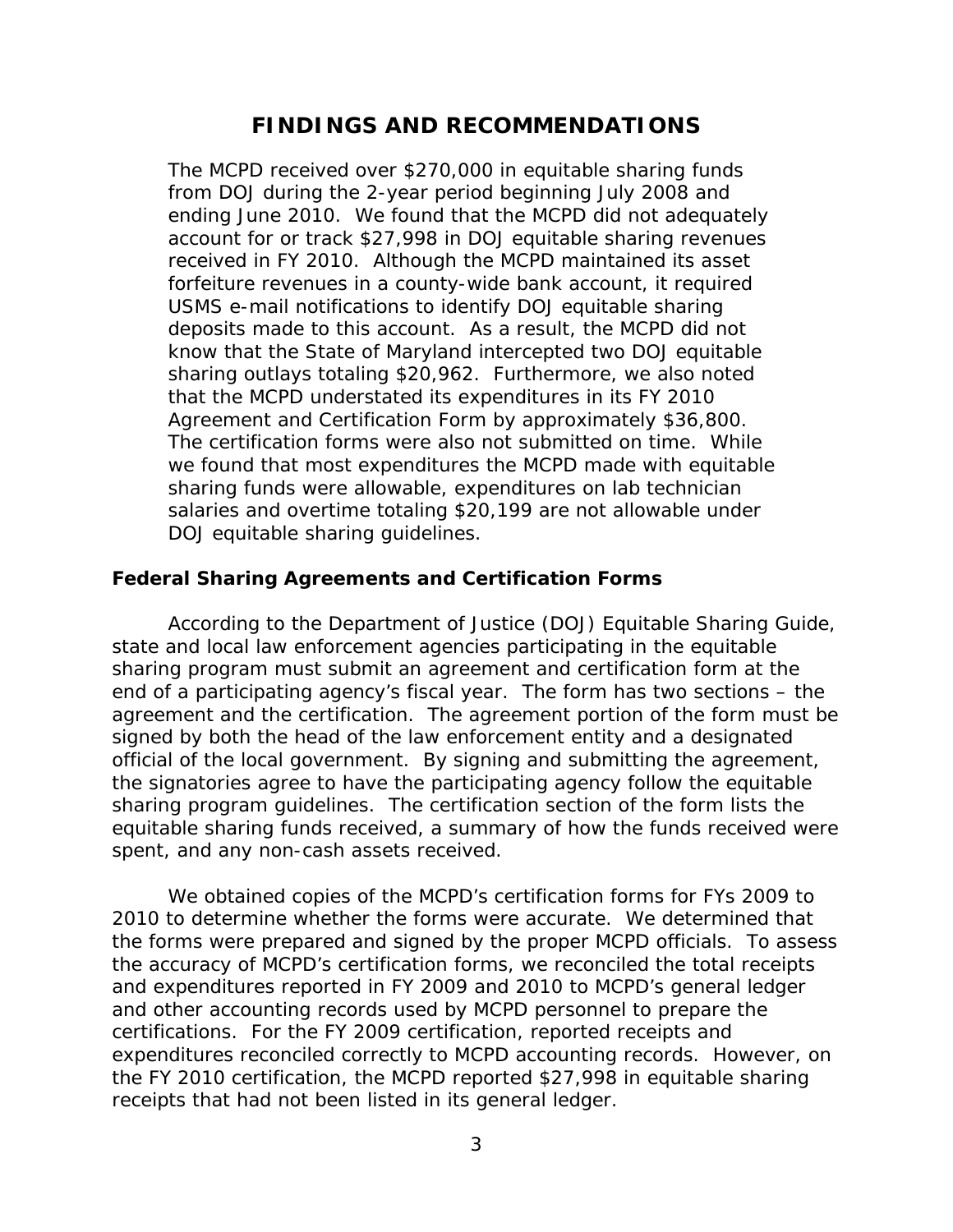Furthermore, we determined that the MCPD understated its FY 2010 expenditures by a total of \$36,778. The MCPD employee who prepared the FY 2010 certification stated that she did not include expenditures on the certification form that did not specifically fall within the form's defined categories of allowable uses. For example, the MCPD did not report a \$2,040 expense for a vehicle tracking device service because the certification form did not contain a category that could be used to report this expense. However, we note that the certification form contains an "other law enforcement expenses" category that the MCPD should have used to capture this and other expenses that were not easily categorized. The FY 2010 agreement and certification form therefore reported an incorrect amount of receipts and expenditures. Incorrect certification forms adversely affect the DOJ's ability to account for the equitable sharing funds provided to the MCPD accurately. Therefore, we recommend that the Criminal Division require that the MCPD correct and resubmit its FY 2010 Agreement and Certification form.

We also reviewed whether both agreement and certification forms were submitted on time. The Equitable Sharing Guide states that participating law enforcement agencies must submit the agreement and certification form within 60 days of the end of the applicable fiscal year. Considering that the MCPD fiscal year ends on June 30, these forms were due to the DOJ by August 30. The MCPD submitted the certification forms over 9 months after the end of its FY 2009 (226 days late) and more than 5 months after the end of its FY 2010 (113 days late).

According to the Montgomery County official responsible for preparing the certification form, a delay in the annual reconciliation of Montgomery County bank accounts caused these untimely submissions. However, as shown by Exhibit 1 below, the dates when the certification forms were submitted were much later than the dates when Montgomery County completed its bank account reconciliation. As shown in Exhibit 1, although Montgomery County's FY 2009 bank account reconciliation was completed on October 2, 2009, the MCPD did not submit its FY 2009 certification form until April 13, 2010, or more than six months after the reconciliation was completed. For FY 2010, although the MCPD completed its account reconciliation on August 19, 2010, it did not submit its certification form until 124 days later on December 21, 2010.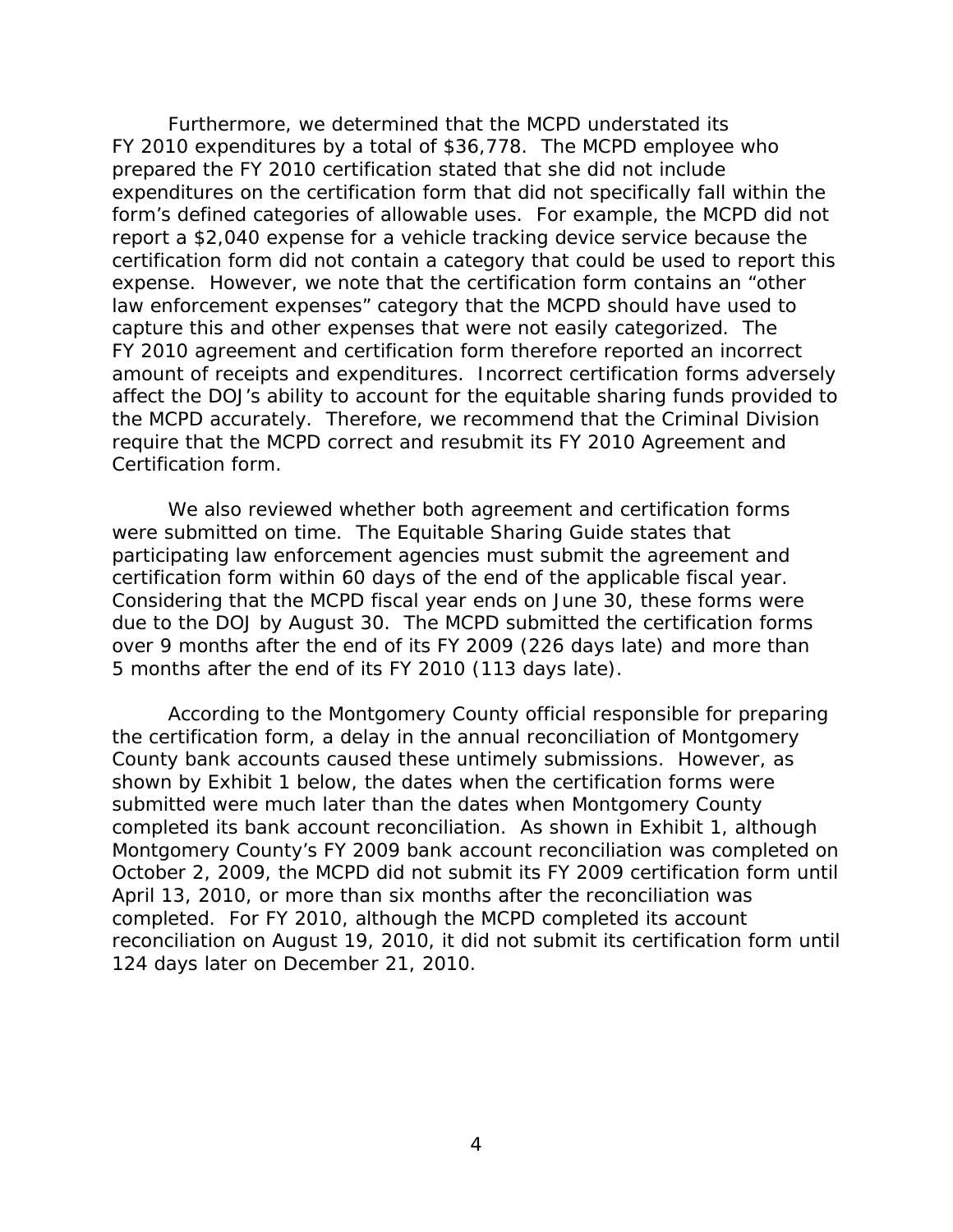## **EXHIBIT 1: AGREEMENT AND CERTIFICATION FORM SUBMISSION (FY 2009 TO 2010)**

|                 | <b>Certification</b> | <b>Bank</b>                    | Certification    |
|-----------------|----------------------|--------------------------------|------------------|
| <b>Fiscal</b>   | Form                 | <b>Form</b><br><b>Accounts</b> |                  |
| <b>Year-End</b> | Due Date             | <b>Reconciled</b>              | <b>Submitted</b> |
| 6/30/09         | 8/30/09              | 10/2/09                        | 4/13/10          |
| 6/30/10         | 8/30/10              | 8/19/10                        | 12/21/10         |

Source: OIG review of MCPD records

Late certification forms risk affecting DOJ oversight of equitable sharing funds. Therefore, we recommend that the Criminal Division ensure that the MCPD develops procedures that will help it submit its annual equitable sharing agreement and certification form on time -- within 60 days after its end of fiscal year June 30.

### **Accounting for Equitable Sharing Receipts**

The MCPD conducts collaborative investigations with units of several different law enforcement agencies. If officers seize assets during these investigations, such as cash and property items, the MCPD completes and submits a DOJ Form DAG-71 to request a percentage, or share, of the proceeds of the seized asset. DOJ compiles reports listing the payments made to each equitable sharing program participant. According to DOJ data, from FY 2009 to 2010, the MCPD recorded equitable sharing receipts totaling over \$270,000, as shown in Exhibit 2.

### **EXHIBIT 2: MCPD EQUITABLE SHARING RECEIPTS (FY 2009 TO 2010)**

| <b>Fiscal Year</b> | <b>Equitable Sharing</b><br>Receipts (\$) |
|--------------------|-------------------------------------------|
| 2009               | 109,595                                   |
| 2010               | 161,220                                   |
| <b>TOTAL</b>       | \$270,815                                 |

Source: MCPD certification forms

The DOJ Equitable Sharing Guide requires that law enforcement agencies use standard accounting procedures and internal controls to track and account for equitable sharing receipts. Such accounting procedures include establishing a separate revenue account or code that can be used only for DOJ equitable sharing funds. The MCPD receives equitable sharing funds in the same Montgomery County bank account used to receive other federal payments. During FY 2009 and 2010, the MCPD received equitable sharing funds in this account via electronic funds transfers (EFT) made by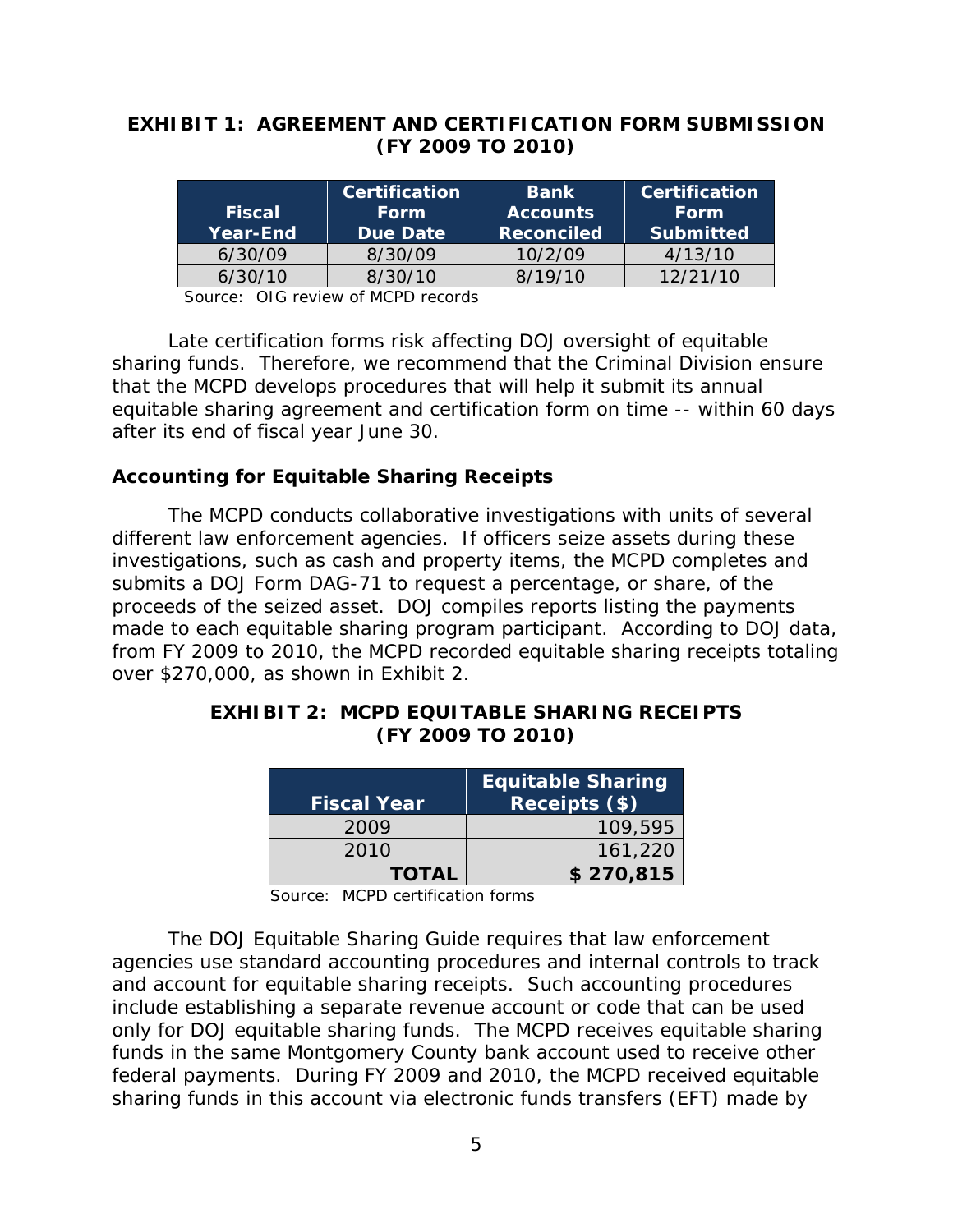the USMS using E-Share.<sup>1</sup> However, because E-Share is used to issue disbursements for both equitable shares and grants, a DOJ EFT is not necessarily a result of shares of asset proceeds. Therefore, for each equitable sharing EFT, the USMS sends an automatically-generated e-mail to a designated MCPD recipient notifying that an equitable sharing payment has been made.

received with the unique DOJ equitable sharing accounting code. $2$ As part of the standard accounting procedures and internal controls promulgated by the Equitable Sharing Guide, MCPD personnel should verify the deposit of funds after receiving an EFT notification. Because the bank account belongs to Montgomery County government, the MCPD confirms receipt of the EFT via online access to the bank account. The MCPD then requests that the Montgomery County Treasury Department code the funds

To test the accuracy of the equitable sharing receipts for FY 2009 and FY 2010, we reconciled the total receipts recognized for each fiscal year in the MCPD's accounting system to the total equitable sharing receipts the MCPD reported on its annual agreement and certification forms. We also tested a judgmental sample of six receipts totaling \$147,515, or more than 54 percent of the total MCPD reported receipts. Despite the tracking procedures employed by the MCPD and noted above, we identified a total of \$28,000 in equitable sharing revenues that the MCPD had not accounted for in FY 2010.

On July 27, 2009, DOJ disbursed \$7,038 to Montgomery County's revenue fund but the Montgomery County Treasury Department incorrectly recorded this transaction as a U.S. Department of the Treasury receipt. Consequently, the MCPD's general ledger understated the MCPD's DOJ equitable sharing revenues by \$7,038 for FY 2010. The MCPD corrected this miscoding during audit fieldwork.

<sup>&</sup>lt;sup>1</sup> E-Share is the United States Marshals Service program used to make equitable sharing payments to federal, state, and local law enforcement agencies through EFT. E-Share changes equitable sharing payments from a paper U.S. Treasury check to a direct deposit into the state and local law enforcement agency's bank account.

 personnel are not able to readily identify DOJ equitable sharing deposits in Montgomery  $2$  Based on our interviews, we note that MCPD personnel depend upon the USMS email EFT notifications to alert them when DOJ equitable sharing monies have been deposited in the Montgomery County bank account. Without an e-mail notification, MCPD County's bank account. Thus in the event that the MCPD does not receive the USMS e-mail, the MCPD is not able to identify the receipt of equitable sharing funds and cannot request that the funds are coded and tracked properly.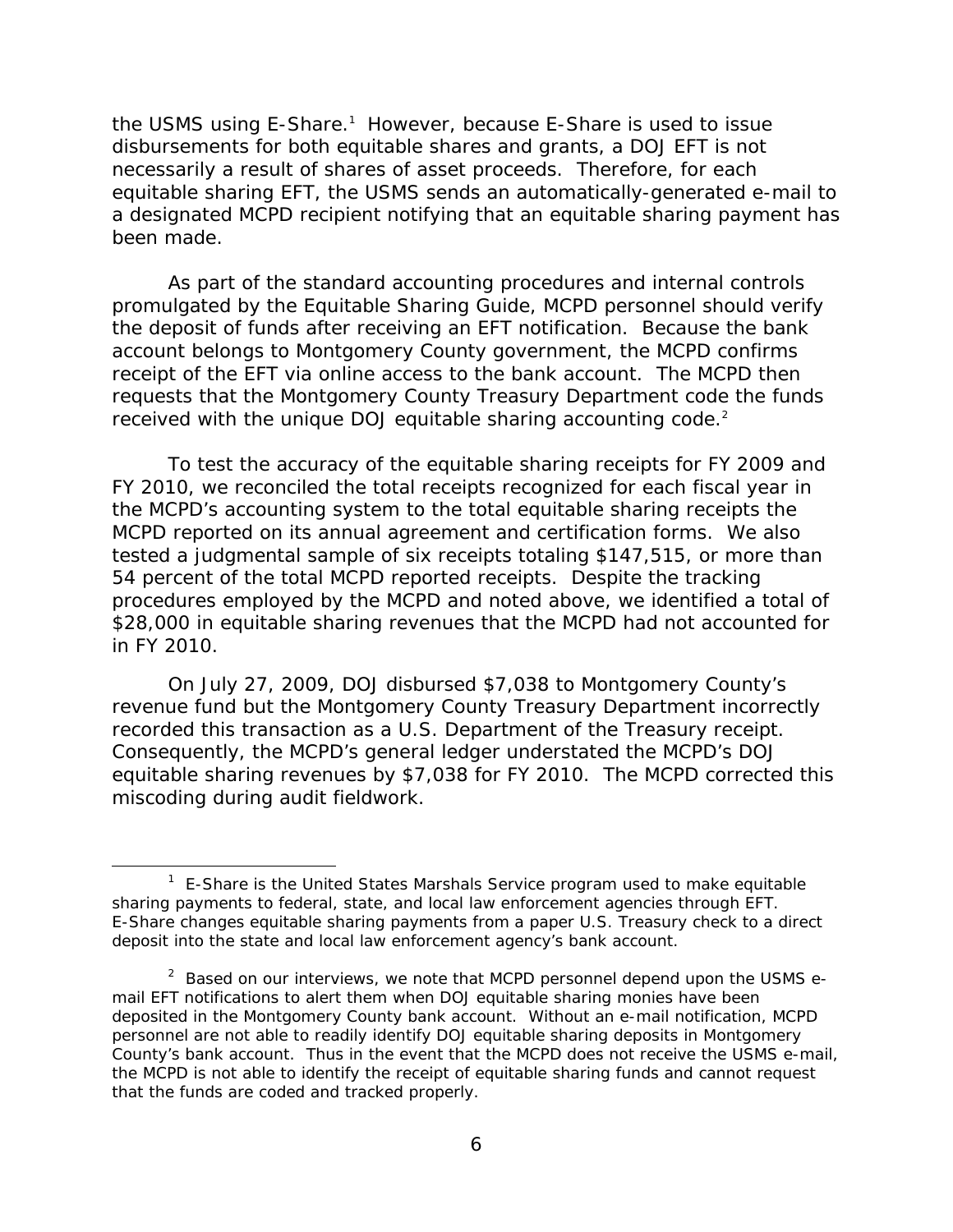<span id="page-9-0"></span>Two DOJ disbursements totaling \$20,962 and remitted on August 27, 2009 were intercepted by the state of Maryland under the Federal Liability Offset Program.<sup>3</sup> As a result, the MCPD's list of bank deposits for August 2009 showed two individual deposits of just \$1 each from the Maryland Central Collection Unit, the state entity that intercepted the funds. Based on our review of FY 2010 equitable sharing supporting documentation, MCPD personnel were unaware of the status of these two deposits and told us that they did not receive an EFT notification e-mail.

Department of Health and Human Services (MCHHS) on December 2009.<sup>4</sup> According to the Director of the Maryland Central Collection Unit, the State of Maryland remitted the intercepted funds to the Montgomery County However the MCHHS did not return or otherwise make available these funds to the MCPD until we inquired about the status of these funds during our audit fieldwork. On June 8, 2011 – approximately 18 months after the funds were returned – the MCHHS transferred the funds back to the MCPD.

These two deficiencies highlight that the MCPD needs to improve how it adequately reconciles equitable sharing requests to actual receipts. We therefore recommend that the Criminal Division ensure that the MCPD periodically reconcile the amount of equitable sharing revenues it posts to its general ledger to the amounts disbursed by the DOJ.

#### **Use of Equitable Sharing Funds**

Generally, agencies participating in the DOJ equitable sharing program should use equitable sharing funds for law enforcement purposes. As summarized by Exhibit 3, the Equitable Sharing Guide outlines the allowable and unallowable uses for equitable sharing funds.<sup>5</sup>

 $3$  The Liability Offset Program allows a state to seize federal refunds and use them to pay unpaid state tax liabilities. According to MCPD personnel, these funds were intercepted to offset an unpaid liability by the Montgomery County Department of Health and Human Services to the State of Maryland.

 states that debts owed by a state or local government are not eligible for offset. Thus, the <sup>4</sup> Maryland Treasury Offset Program Technical Bulletin SR10-14 (October 8, 2010) unpaid liability by the MCHHS was not eligible for offset under the program.

<sup>&</sup>lt;sup>5</sup> The DOJ Equitable Sharing Guide includes the complete list of allowable and unallowable uses for equitable sharing funds.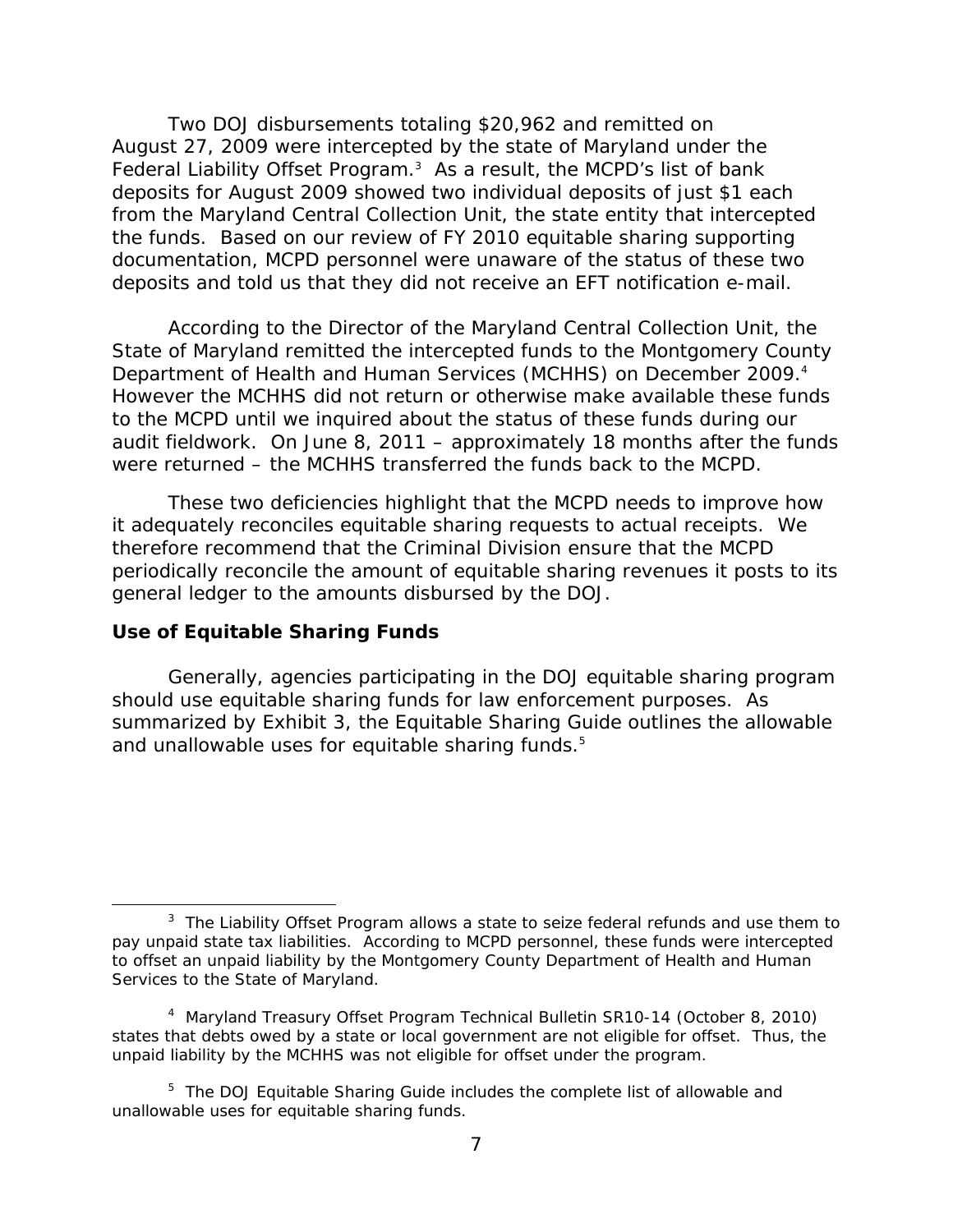### **EXHIBIT 3: SUMMARY OF ALLOWABLE AND UNALLOWABLE USES FOR EQUITABLE SHARING FUNDS**

| <b>Allowable Uses</b>                              | <b>Unallowable Uses</b>                                              |
|----------------------------------------------------|----------------------------------------------------------------------|
| Law Enforcement Investigations                     | <b>Extravagant Expenditures</b>                                      |
| Law Enforcement Training                           | Food and Beverages                                                   |
| Law Enforcement Equipment                          | <b>Education-Related Costs</b>                                       |
| Asset Accounting and Tracking                      | Uses Contrary to the Laws of the State<br>or Local Jurisdiction      |
| Law Enforcement Awards and Memorials               | Non-Official Government Use of Shared<br>Assets                      |
| Law Enforcement Travel and<br>Transportation       | Use of Forfeited Property by Non-Law<br><b>Enforcement Personnel</b> |
| Law Enforcement and Detention<br><b>Facilities</b> | Salaries and Benefits of Current Law<br><b>Enforcement Personnel</b> |

Source: DOJ Equitable Sharing Guide

MCPD personnel submit expenditure requests through the MCPD chain of command, where the Director of the Special Investigations Division (SID) provides final approval. The Deputy Director of SID told us that the SID is responsible for ensuring the allowability of expenditures made with equitable sharing funds prior to approval.

The MCPD spent a total of \$292,232 in equitable sharing funds in FYs 2009 and 2010. The MCPD used equitable sharing funds to purchase laboratory equipment, wiretap technology, firearms, Global Positioning System (GPS) tracking services, and construction. Equitable sharing funds were also used to replenish cash used as "buy money" on undisclosed narcotics investigations.

## *Unallowable Expenditures*

We judgmentally sampled 16 transactions totaling \$277,286 (or 95 percent of equitable sharing outlays) to assess whether these expenditures were supported and allowable under equitable sharing guidelines. The sample included high-dollar purchases, as well as an assortment of expenditures selected due to the potential for impermissible or improper use.<sup>6</sup> We evaluated the nature and purpose of these

 $6$  As noted above, the MCPD omitted approximately \$36,000 of expenditures from its FY 2010 Agreement and Certification form. We selected an additional six expenditures (from four vendors) from those purchases that were omitted from the certification.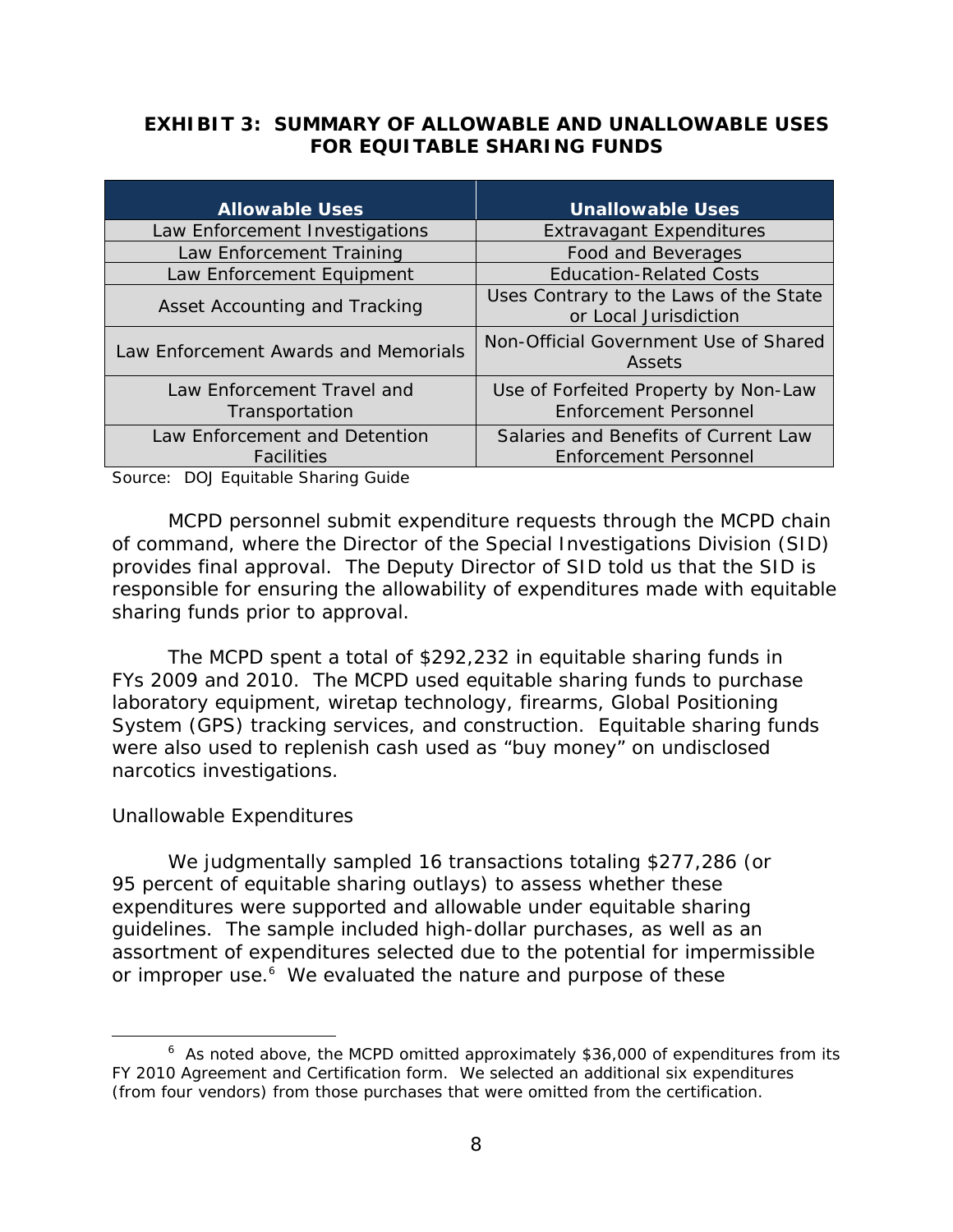<span id="page-11-0"></span>supplement and not supplant the MCPD's budgeted funds. expenditures and determined that the sampled items appeared to

Our review noted two unallowable MCPD equitable sharing expenses incurred in FY 2010: (1) \$11,368 in laboratory chemist salary payments and (2) \$8,831 in laboratory chemist overtime payments. According to the AFMLS, the use of equitable sharing funds for salaries and overtime for laboratory chemists who are not sworn officers is not permitted under the equitable sharing guidelines. Therefore, we recommend that the Criminal Division remedy \$20,199, the total of the laboratory chemist salaries (\$11,368) and overtime (\$8,831) expenditures from FY 2010 as unallowable costs.

### **Other Reportable Matters**

Under the Equitable Sharing Guide, the use of equitable sharing funds as buy money is permissible. We reviewed MCPD procedures for expending equitable sharing funds to purchase narcotics undercover and found weaknesses in the methods used by the MCPD to replenish these funds.

The MCPD SID maintains about \$10,000 in cash as buy money in a safe housed at an undercover location. When SID personnel expend approximately \$5,000 of this amount, the administrative sergeant submits a request to the SID Director to replenish the funds. The request notes how the expended funds have been used, specifically whether these were used to conduct undercover narcotics purchases or to pay for informant payments. If the request is approved, the Montgomery County Finance Department sends a check to a responsible official's home address. The Deputy Director then cashes the check at a local bank and subsequently remits the funds to the buy money safe.

Although our audit did not find missing funds, we note that the MCPD has not established an independent check to ensure that the cash requested and the cash replenished is the same. We recommend that the Criminal Division ensure the MCPD implement procedures to include an independent check of all cash replenishments.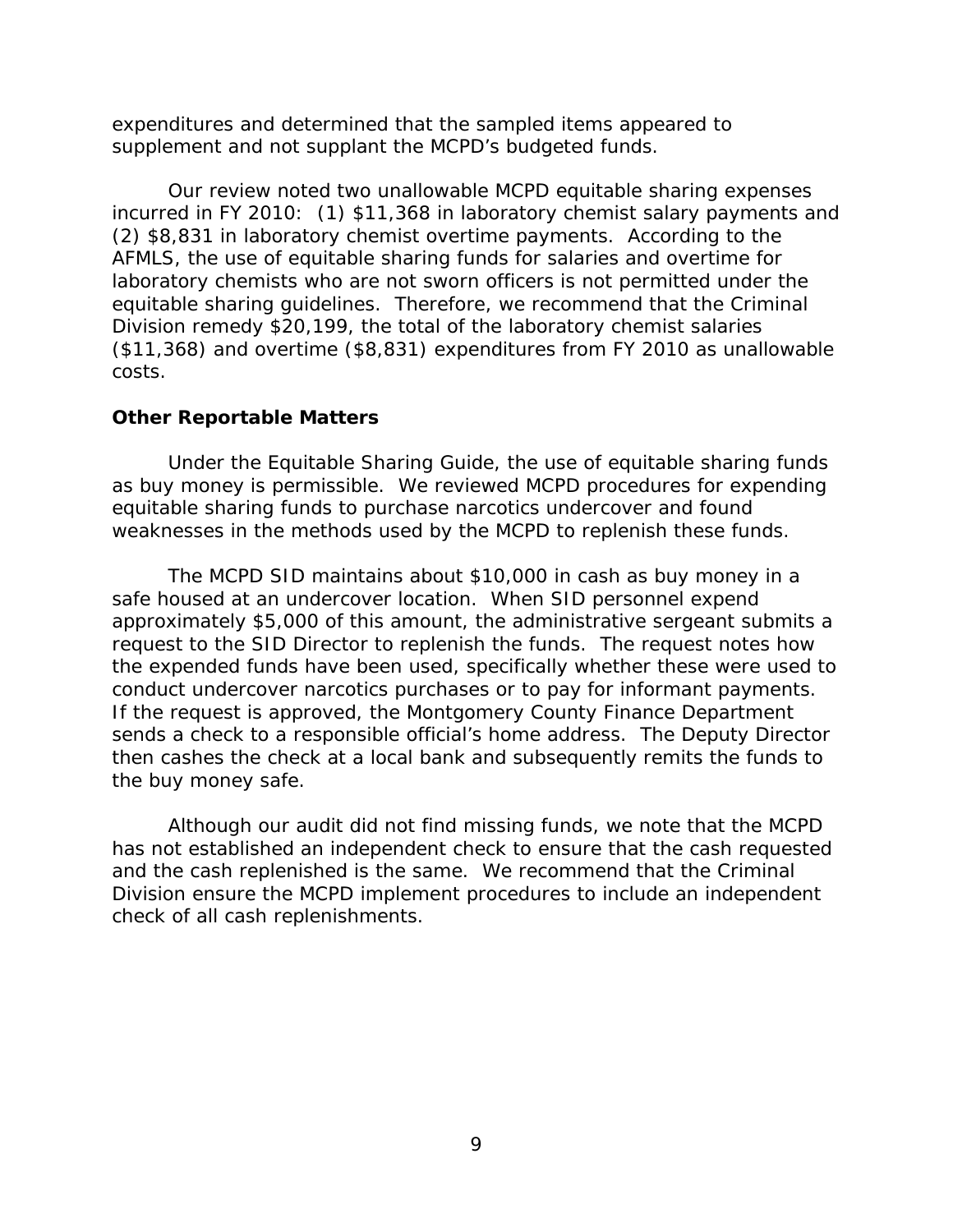<span id="page-12-0"></span> certification form by \$1,897. Montgomery County collectively tracks interest income on different types of forfeiture-related funds (local, DOJ, and U.S. Department of the Treasury). The MCPD reported on its certification forms that it earned interest income of \$17,964 in FY 2009 and \$2,021 in FY 2010.7 The MCPD reported these figures based on the interest earned on DOJ funds in proportion to the total amount of revenues collected from each of these sources for the fiscal year. We determined that the methodology the MCPD used to allocate interest was not proportional to the revenue it collected. As a result, the amount of interest reported as earned on the certification forms was not correct. For FY 2009, the interest income was overstated on the

### **Recommendations**

We recommend that the Criminal Division:

- 1. Require the MCPD to correct and resubmit its FY 2010 Agreement and Certification form.
- 2. Ensure that the MCPD develops procedures that will help it submit its annual equitable sharing agreement and certification form on time (within 60 days after its end of fiscal year June 30).
- 3. Ensure that the MCPD periodically reconcile the amount of equitable sharing revenues it posts to its general ledger to the amounts disbursed by DOJ.
- 4. Remedy \$20,199 associated with the two unallowable FY 2010 expenditures for laboratory chemist salaries (\$11,368) and overtime (\$8,831).
- 5. Ensure the MCPD implement procedures to include an independent check of all cash replenishments.

subject to the same use restrictions as equitable sharing funds.<br>10  $7$  According to the DOJ Equitable Sharing Guide, interest income earned on forfeited cash receipts must be deposited into the agency's equitable sharing revenue account and is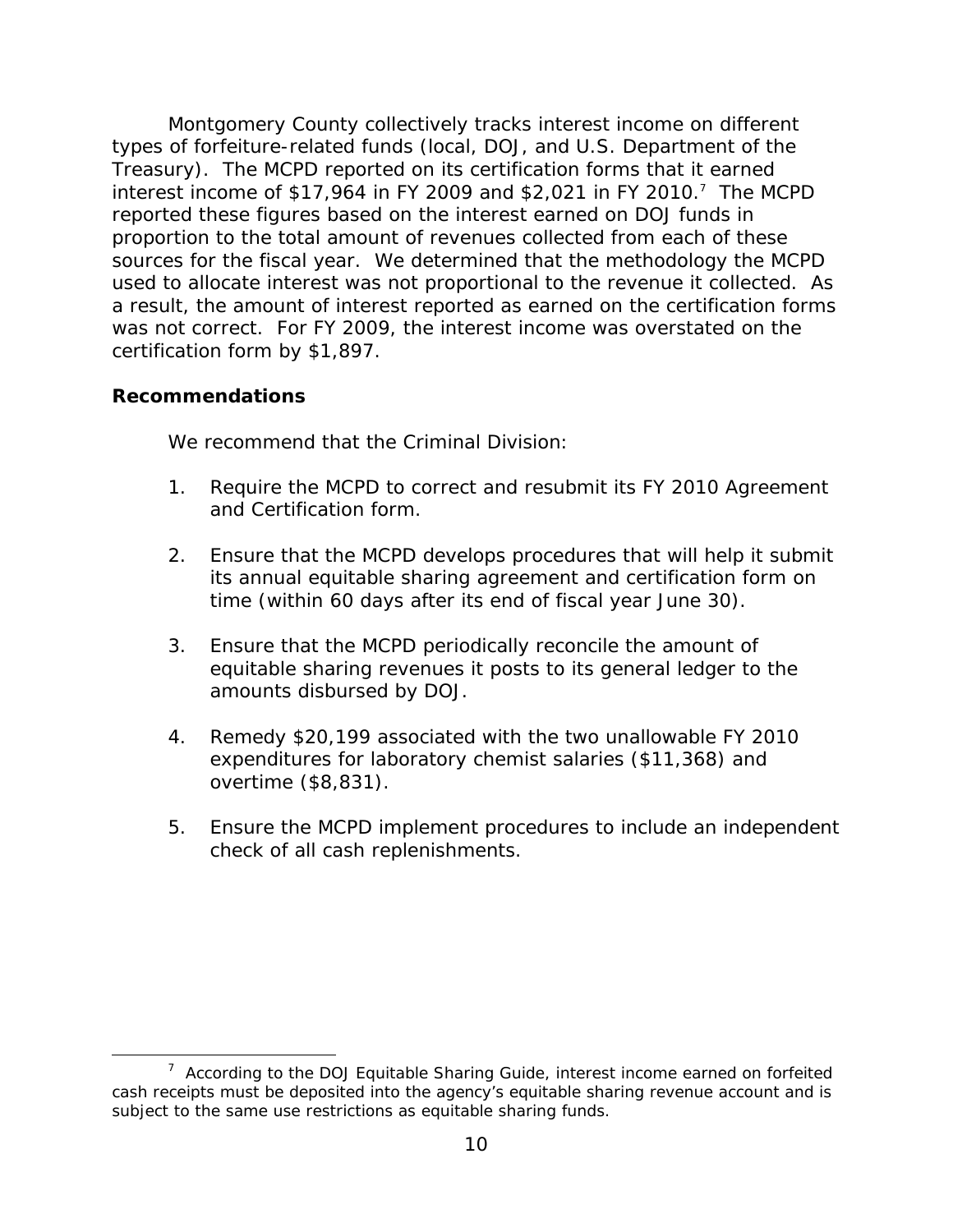## **SCHEDULE OF DOLLAR-RELATED FINDINGS**

|                                | Amount<br>$\mathfrak{B}$ | <u>Page</u> |
|--------------------------------|--------------------------|-------------|
| Questioned Costs <sup>8</sup>  |                          |             |
| Unallowable Expenditures       |                          |             |
| Laboratory chemist salary      | 11,368                   | 9           |
| Laboratory chemist overtime    | 8,831                    | 9           |
| <b>Total Questioned Costs:</b> |                          |             |

 <sup>8</sup>*Questioned Costs* are monies spent that, at the time of the audit, do not comply with legal requirements, or are unsupported, unnecessary, or unreasonable. They can be recoverable or non-recoverable.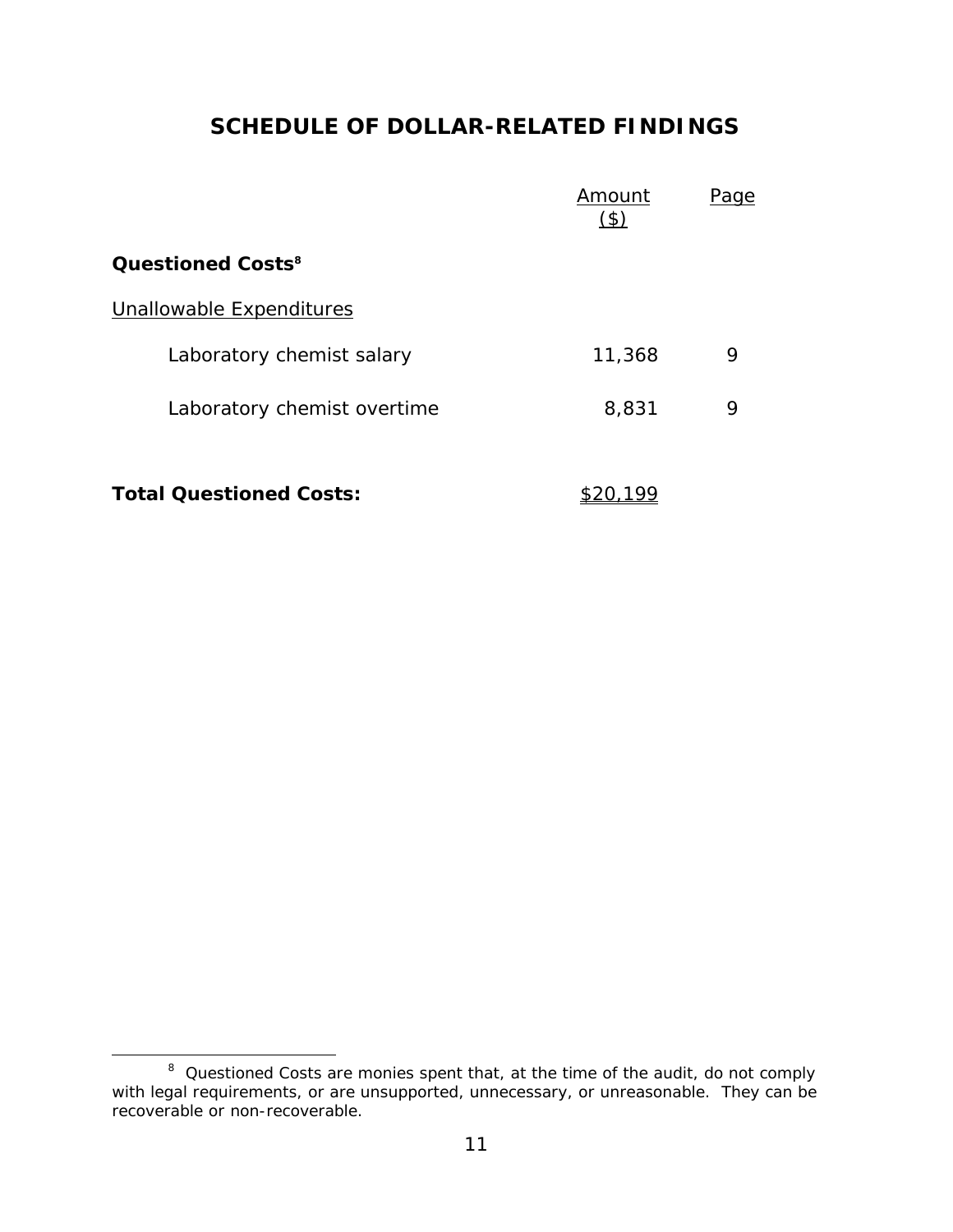## **OBJECTIVE, SCOPE, AND METHODOLOGY**

<span id="page-14-0"></span>We conducted this performance audit in accordance with generally accepted government auditing standards. Those standards require that we plan and perform the audit to obtain sufficient, appropriate evidence to provide a reasonable basis for our findings and conclusions based on our audit objectives. We believe that the evidence obtained provides a reasonable basis for our findings and conclusions based on our audit objective.

## **Objective**

The objective of the audit was to assess whether the Montgomery County Department of Police (MCPD) accounted for equitable sharing funds properly and used such revenues for allowable purposes defined by applicable guidelines. We tested compliance with what we considered were the most important conditions of the Department of Justice's (DOJ) equitable sharing program. We reviewed laws, regulations, and guidelines governing the accounting for and use of DOJ equitable sharing receipts, including pertinent versions of the Criminal Division's *Guide to Equitable Sharing for State and Local Law Enforcement Agencies*.

Unless otherwise stated in our report, the criteria used during the audit were contained in this document.

## **Scope and Methodology**

Our audit concentrated on equitable sharing receipts received by the MCPD from the DOJ between July 1, 2008 and June 30, 2010. During FYs 2009 and 2010, there were receipts totaling more than \$270,000. We tested a judgmental sample of six receipts totaling \$147,515 in our assessment of MCPD receipt accounting and a judgmental sample of 16 disbursements, totaling \$277,286 to evaluate MCPD's use of equitable sharing funds. The judgmental sample of MCPD expenditures comprised approximately 95 percent of the total expenditures made with equitable sharing funds during the audit period. We applied our judgmental sampling design to obtain a broad exposure to numerous facets of the disbursements reviewed, such as dollar amounts. This non-statistical sample design did not allow us to project results of our testing to the entire universe of equitable sharing disbursements made in the scope of our audit.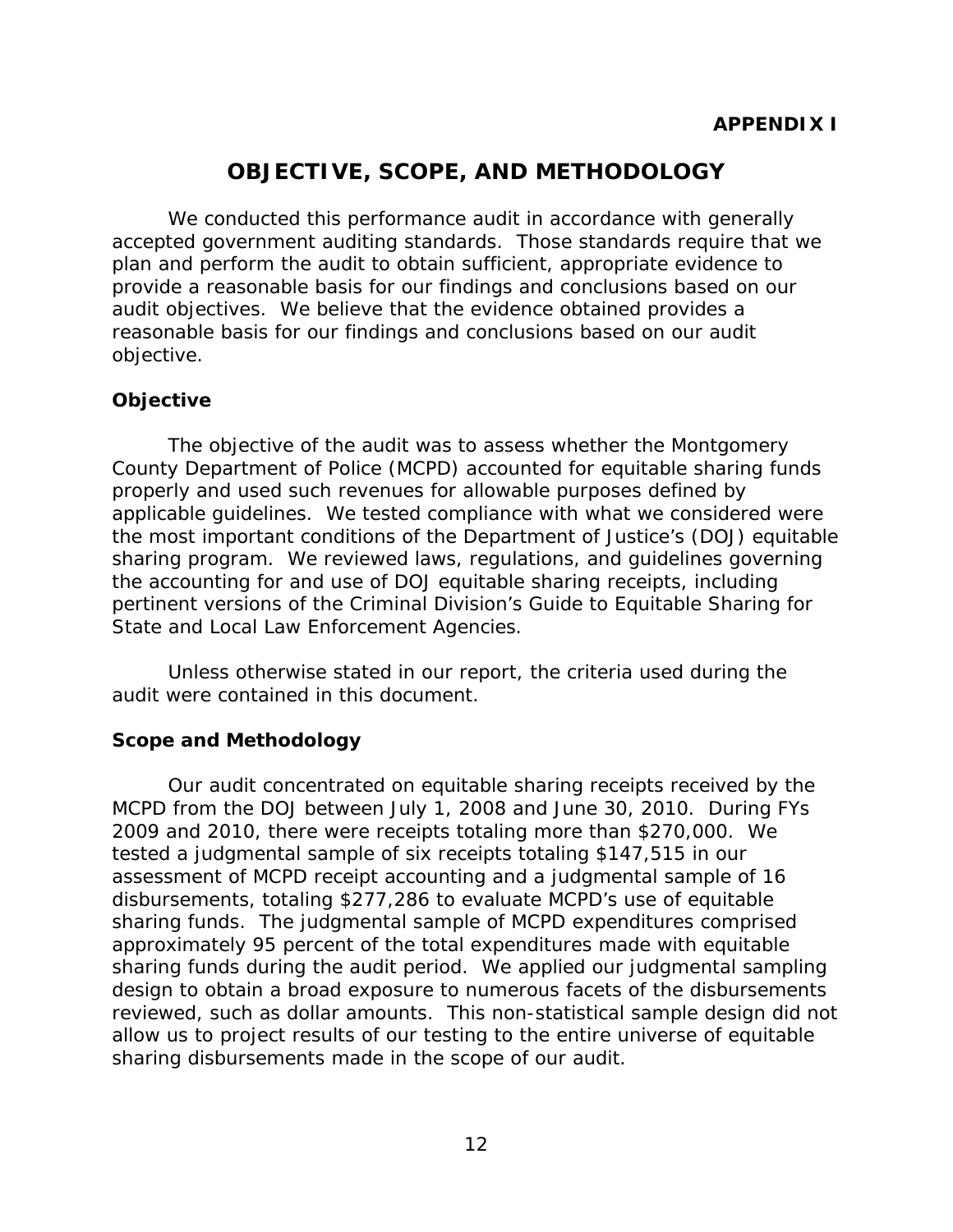We performed audit work at MCPD headquarters and an MCPD undisclosed location in Maryland. To accomplish the objectives of the audit, we interviewed MCPD officials and examined records, related revenues, and expenditures of equitable sharing revenues. In addition, we relied on computer-generated data contained in the DOJ Detail Distribution Report for determining equitably shared revenues and property awarded to the MCPD during the audit period. We did not establish the reliability of the data contained in the DOJ equitable sharing system as a whole. However, when the data used is viewed in context with other available evidence, we believe the opinions, conclusions, and recommendations included in this report are valid.

Our audit specifically evaluated the MCPD's compliance with three essential equitable sharing guidelines: (1) Federal Sharing Agreements and Annual Certification Reports, (2) Accounting for equitable sharing receipts, and (3) Use of equitable sharing funds. In planning and performing our audit, we considered internal controls established and used by the MCPD and its county government over DOJ equitable sharing receipts to accomplish our audit objectives. However, we did not assess the MCPD's financial management system's reliability, internal controls, or whether it, as a whole, complied with laws and regulations.

Our audit included an evaluation of two county-wide audits conducted of the County of Montgomery, of which the auditee is a sub-unit, by Clifton Gunderson, LLP. The results of these audits were reported in the Single Audit Report that accompanied the Comprehensive Annual Financial Report for the years ended June 30, 2009 and 2010. The Single Audit Reports were prepared under the provisions of Office of Management and Budget Circular A-133. We reviewed the independent auditor's assessments, which disclosed no control weaknesses or significant noncompliance issues related specifically to the auditee.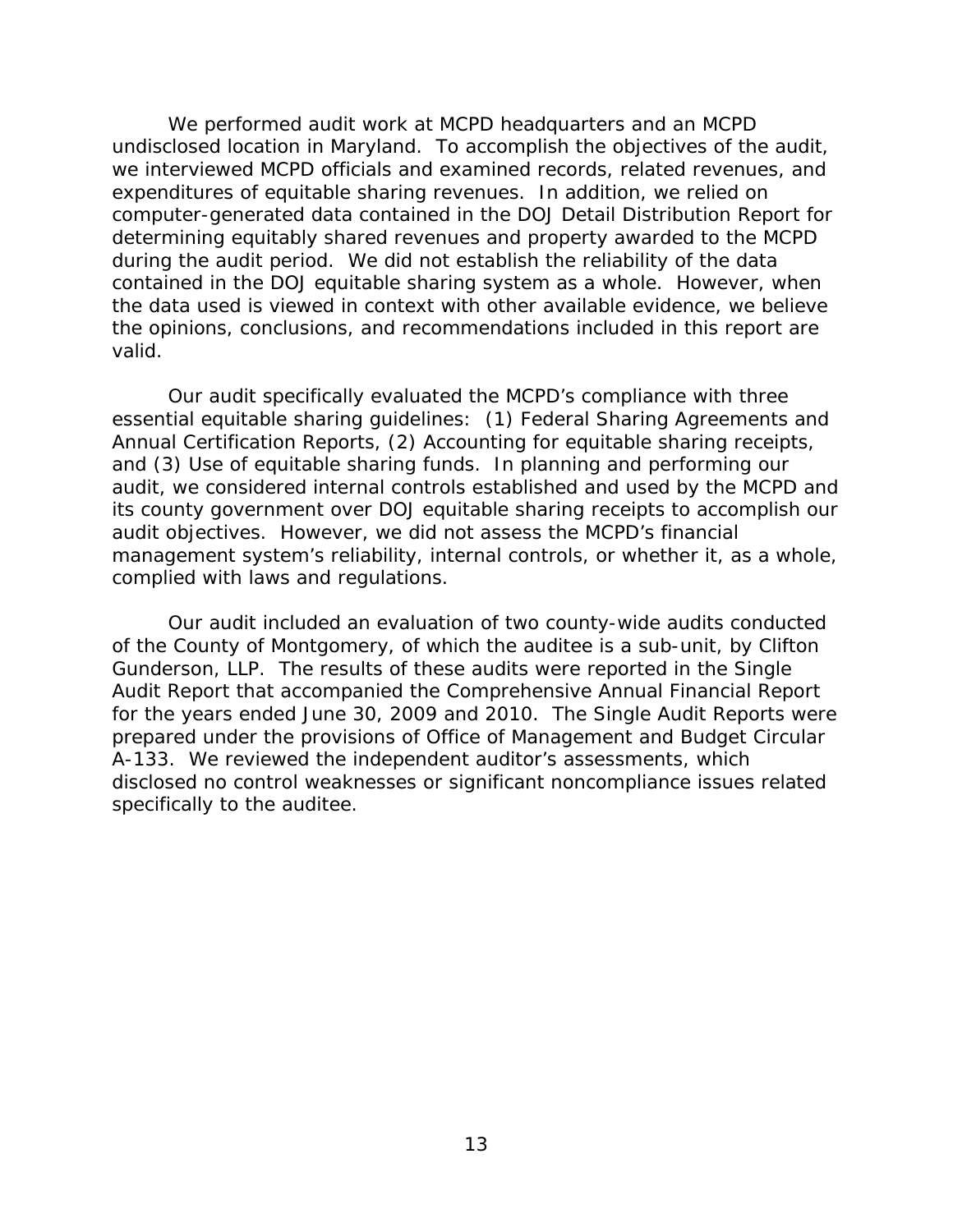## <span id="page-16-0"></span>**MONTGOMERY COUNTY DEPARTMENT OF POLICE'S RESPONSE TO THE DRAFT REPORT**

August 19, 2011

U.S. Department of Justice Office of the Inspector General Attention: Troy M. Meyer, Regional Audit Manager

Dear Mr. Meyer:

The Montgomery County Department of Police has reviewed the draft audit report on Equitable Sharing Funds Awarded to the Montgomery County Department of Police (MCPD) by the Department of Justice. The audit concluded that there were some weaknesses noted as well as discrepancies. Our Department has analyzed these weaknesses and discrepancies and provides the attached responses to the Recommendations.

In addition to Recommendations 1-5, Montgomery County also will ensure that interest accrued on forfeiture-related funds is attributed to the appropriate accounts as referenced in page 9 of the draft audit report. Rather than being the responsibility of the Police Department, the Montgomery County Department of Finance will calculate and credit accrued interest to the appropriate accounts.

On behalf of the MCPD, I thank you for your assistance and guidance. We strive for continual improvement and value the relationship our two agencies have enjoyed for many years. Through these efforts and others, together we will increase effectiveness and quality of the system.

Sincerely,

J. Thomas Manger Chief of Police

Enclosure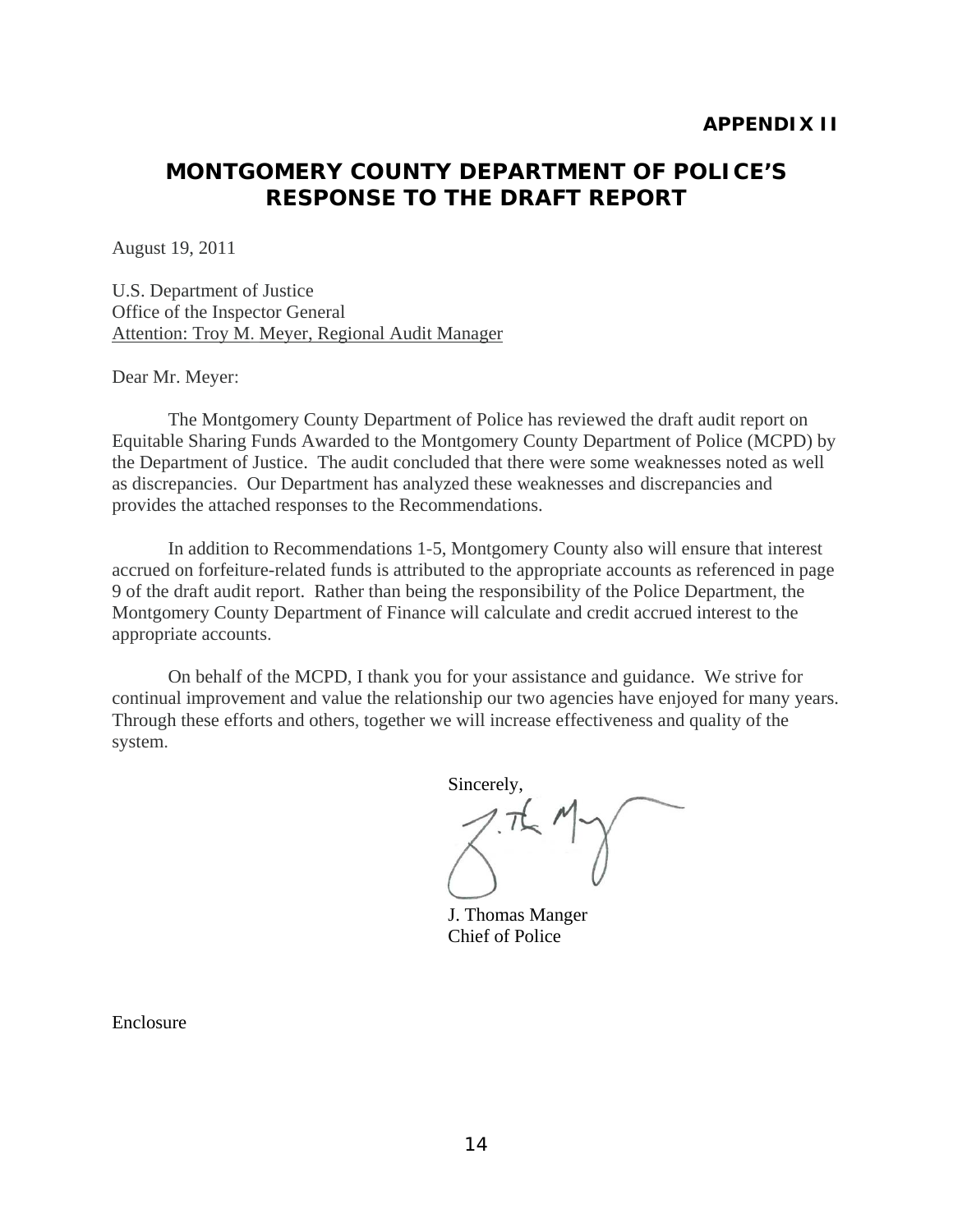#### Attachment MCPD responses to Recommendations 1-5

**Recommendation #1:** Require the MCPD to correct and resubmit its FY2010 Agreement and Certification Form.

**Response:** The MCPD will file an amended FY10 Agreement and Certification Form to reflect the correct interest income as well as all expenditures related to the Department of Justice assetsharing fund, as noted on pages 3 and 4 of the draft audit report. This will also include transferring the expenditures of unallowable overtime and salaries out of the Justice account to the County asset-forfeiture account (see response 4 for further explanation).

**Recommendation #2:** Ensure that the MCPD develops procedures that will help it submit its annual equitable-sharing agreement and certification form on time (within 60 days after its end of fiscal year June 30).

**Response:** The Montgomery County Department of Police now has procedures in place to ensure that certification reports are filed in a timely manner, as noted on pages 4 and 5 of the draft audit report. This will be accomplished by analyzing expenditures on a quarterly basis by obtaining preliminary year-end data from the Montgomery County Department of Finance in order to begin preparation of the annual certification report weeks earlier. Further, supervisory controls will be established to ensure that key filing dates are met.

**Recommendation #3:** Ensure that the MCPD periodically reconciles the amount of equitable sharing revenues it posts to its general ledger to the amounts disbursed by DOJ.

**Response:** Montgomery County Police had felt it was reasonable to expect that all funds sought from Justice using the DAG process would be received. It turns out that, unfortunately, by a process yet undetermined, the State of Maryland is able to intercept payments from Justice, without our knowledge. We are currently exploring our options to discontinue this process. We have, however, established procedures by analyzing expenditures on a quarterly basis by obtaining preliminary year-end data from the Montgomery County Department of Finance in order to begin preparation of the annual certification report. As stated in Recommendation #2, the MCPD now has procedures in place to ensure that all revenues are accounted for and posted to the general ledger. Procedures have been established to reconcile quarterly the equitable asset-sharing accounts, which will address recommendations and findings in pages 5-8 of the draft audit report. This will include receiving a Detailed Disbursement Ledger from DOJ and reconciling it with the general ledger as well as with the EFT payments received. Staff has now been trained on specific procedures to post specific types of expenditures in the format that is required.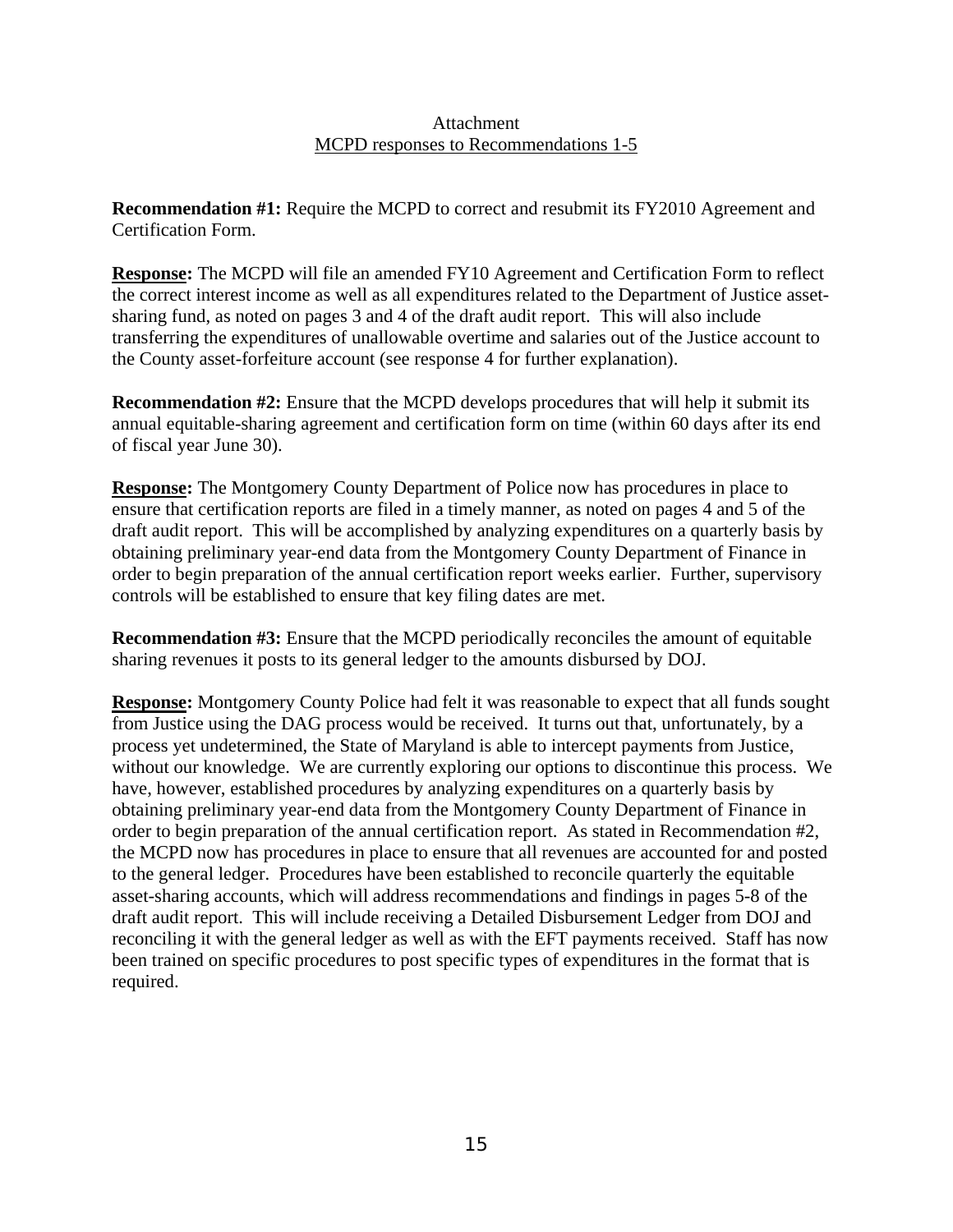**Recommendation #4:** Remedy \$20,199 associated with the two unallowable FY2010 expenditures for Laboratory Chemist salaries (\$11,368) and overtime (\$8,831).

**Response:** This expenditure will be moved from the Justice account to the County asset forfeiture account, thereby increasing the Justice account balance by \$20,199. This finding is referenced on pages 8 and 9 of the draft audit report. This transaction will be noted in the amended FY2010 Annual Certification Report. It should be noted that this type of expenditure was a permissible expense up through 2009. At the time of preparation of the FY10 Drug Enforcement Fund Budget it was included in error as being appropriated utilizing Justice funds. A procedure is now in place for all future expenditures to be duly noted on the request as to which account the funds are being spent. This allows for additional review for permissible uses.

**Recommendation #5:** Ensure the MCPD implements procedures to include an independent check of all cash replenishments.

**Response:** The Montgomery County Department of Police has implemented the following procedures as it relates to replenishments to the Drug Enforcement Fund as noted in the draft audit report on page 9. The Administrative Sergeant will prepare the actual replenishment memo. Once it is approved by the Division Director, it will be forwarded to the Program Specialist for processing and review. The Deputy Director in charge of the Drug Enforcement Section will subsequently receive the replenishment check and will cash the check. Upon bringing the cash back to the Special Investigations Division, the Deputy Director in charge of the Drug Enforcement Section will have either the Director of the Special Investigations Division or the Deputy Director in charge of the Criminal Enterprise Section conduct a second count of the cash. This cash will be reviewed for consistency with the replenish-memo amount. This dual-control accounting will be duly noted in a logbook maintained by the Deputy Director in charge of the Drug Enforcement Section. Both individuals who count the cash will confirm the count by signing the logbook. A copy of the replenishment request will also be kept within the logbook.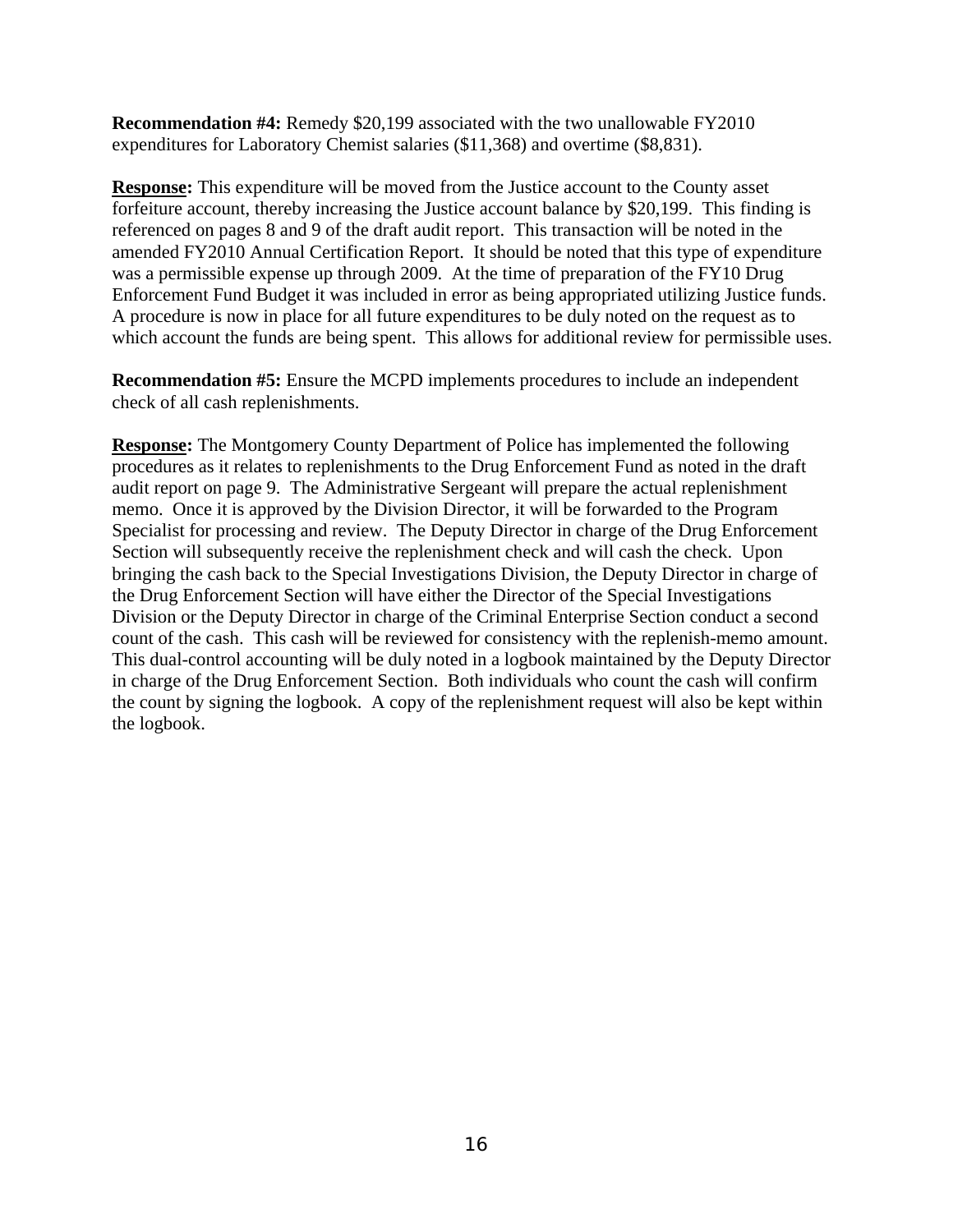## <span id="page-19-0"></span>**OFFICE OF THE INSPECTOR GENERAL ANALYSIS AND SUMMARY OF ACTIONS NECESSARY TO CLOSE THE REPORT**

The Department of Justice Office of the Inspector General (OIG) provided a draft of this audit report to the Criminal Division and the Montgomery County Department of Police (MCPD). We incorporated MCPD's response as Appendix II of this final report. However, the audit recommendations are unresolved because the Criminal Division declined to provide comments on the draft report. The following provides the OIG analysis of MCPD's response and a summary of actions necessary to resolve each report recommendation.

1. **Unresolved.** The MCPD concurred with our recommendation for MCPD to correct and resubmit its fiscal year (FY) 2010 Agreement and Certification Report. The MCPD stated that it will file an amended FY 2010 Agreement and Certification Report reflecting corrected interest income as well as the errors noted in its reported receipts and expenditures.

However, this recommendation is unresolved because the Criminal Division did not respond to the draft report. This recommendation can be resolved once the OIG and the Criminal Division reach agreement on corrective action.

2. **Unresolved.** The MCPD concurred with our recommendation to develop procedures that will help it submit its annual Agreement and Certification Report on time (within 60 days after June 30, which is the end of its fiscal year). The MCPD stated that it will analyze expenditures on a quarterly basis from the Montgomery County Department of Finance in order to help submit the Annual Certification Report prior to the deadline. Also, the MCPD will implement supervisory controls to ensure that the Annual Certification Report is filed on time.

However, this recommendation is unresolved because the Criminal Division did not respond to the draft report. This recommendation can be resolved once the OIG and the Criminal Division reach agreement on corrective action.